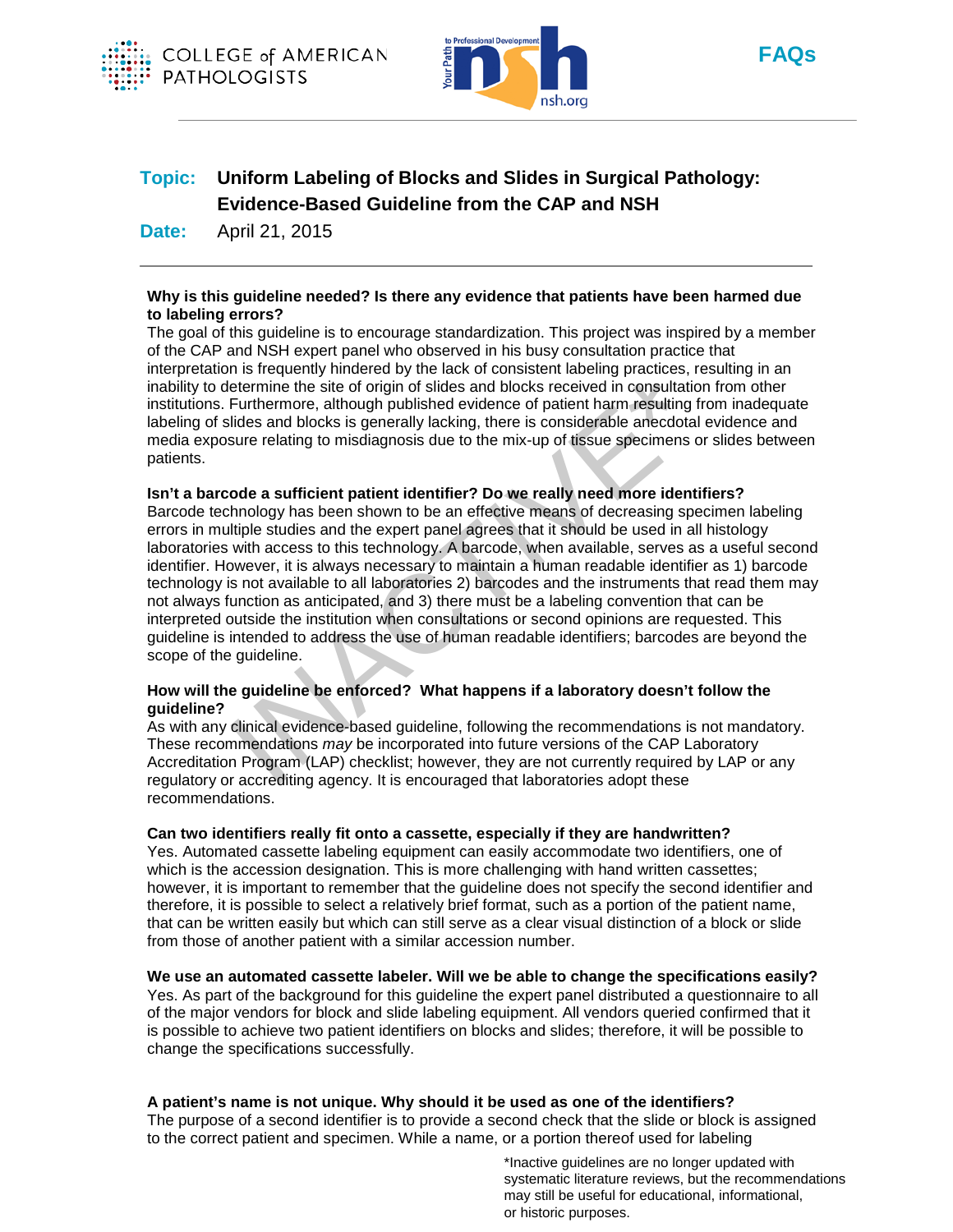



**FAQs**

purposes, is not "unique," by virtue of the contrast between a string of letters and the primarily numerical data in the accession number, it serves as a very useful second check, particularly when comparing blocks and slides at the time of cutting or slides and protocols at the time of sign out.

## **What are some examples of second identifiers?**

Possible second identifiers include patient name, or a portion thereof, medical record number, date of birth, or a computer-generated barcode. The guideline does not make a specific recommendation in this regard.

## **We don't always have an accession number available when we collect surgical specimens. What should we do?**

When an accession number has not yet been assigned, laboratories should label the blocks and slides with at least two patient identifiers, one of which is the patient name. This is a requirement specifically stated in the CAP LAP Anatomic Pathology checklist (checklist question ANP.11800); this reflects the general requirement of both the LAP and the Joint Commission that all specimens submitted to the laboratory should be labeled with two patient identifiers.

# **Why is the stain/procedure name important for labeling slides?**

Clear identification of the stain or procedure name on the slide label is essential to ensure that there is no confusion as to what stain procedure has been used. This is particularly important with immunohistochemical stains, for which knowledge of the antibody applied is often essential to the correct interpretation of the stain.

# **How should one label a specimen that is "deeper" or a re-cut?**

The guideline does not specifically address this point. Each laboratory should establish an internal naming convention that is clearly articulated in a policy or procedure and uniformly applied by all personnel. Guideline statement seven recommends that when multiple slides are cut from a single block, laboratories should label each slide in order of cutting. This recommendation includes ALL slides including levels/deeper sections and those prepared for histochemical or immuhistochemical stains. The labeling of slides as Level1, Level2, etc. would be separate and, in addition to, the sequential labeling recommended. it least two patient identifiers, one of which is the patient name. This is<br>stated in the CAP LAP Anatomic Pathology checklist (checklist questio<br>the general requirement of both the LAP and the Joint Comission tha<br>the gene

# **Does this guideline address control slides?**

The guideline does not directly address control slides as this was beyond the scope of the guideline. However, it was the consensus of the expert panel, supported by respondents during the open comment period, that laboratories should establish a clear and standardized method for distinguishing control tissue from patient tissue that can be understood internally and externally.

### **Does this guideline mean that our laboratory can't create our own way of labeling?**

No. These are guidelines intended to promote standardization, with practical suggestions on labeling strategies that have proven to be successful among the members of the expert panel. There was insufficient evidence in the published literature to support a specific convention for labeling. Throughout the guidelines, multiple options are provided for implementing the guideline statements, none of which is specifically stated as a requirement.

### **Why wasn't a recommendation made about standardizing some common abbreviations and conventions?**

The expert panel and the majority of respondents in the open comment period agreed that standardized conventions for naming and abbreviations would be desirable in surgical pathology, particularly with regard to histochemical and immunohistochemical stains. With few exceptions (eg, cluster designations), however, there are no agreed upon naming conventions. In view of this and the lack of a specific agency charged with maintaining and updating a universal list of abbreviations, this is not a practical recommendation. However, the expert panel strongly endorses the use of standardized naming conventions and abbreviations within each institution, clearly articulated in a policy or procedure and uniformly applied in that institution.

> \*Inactive guidelines are no longer updated with systematic literature reviews, but the recommendations may still be useful for educational, informational, or historic purposes.